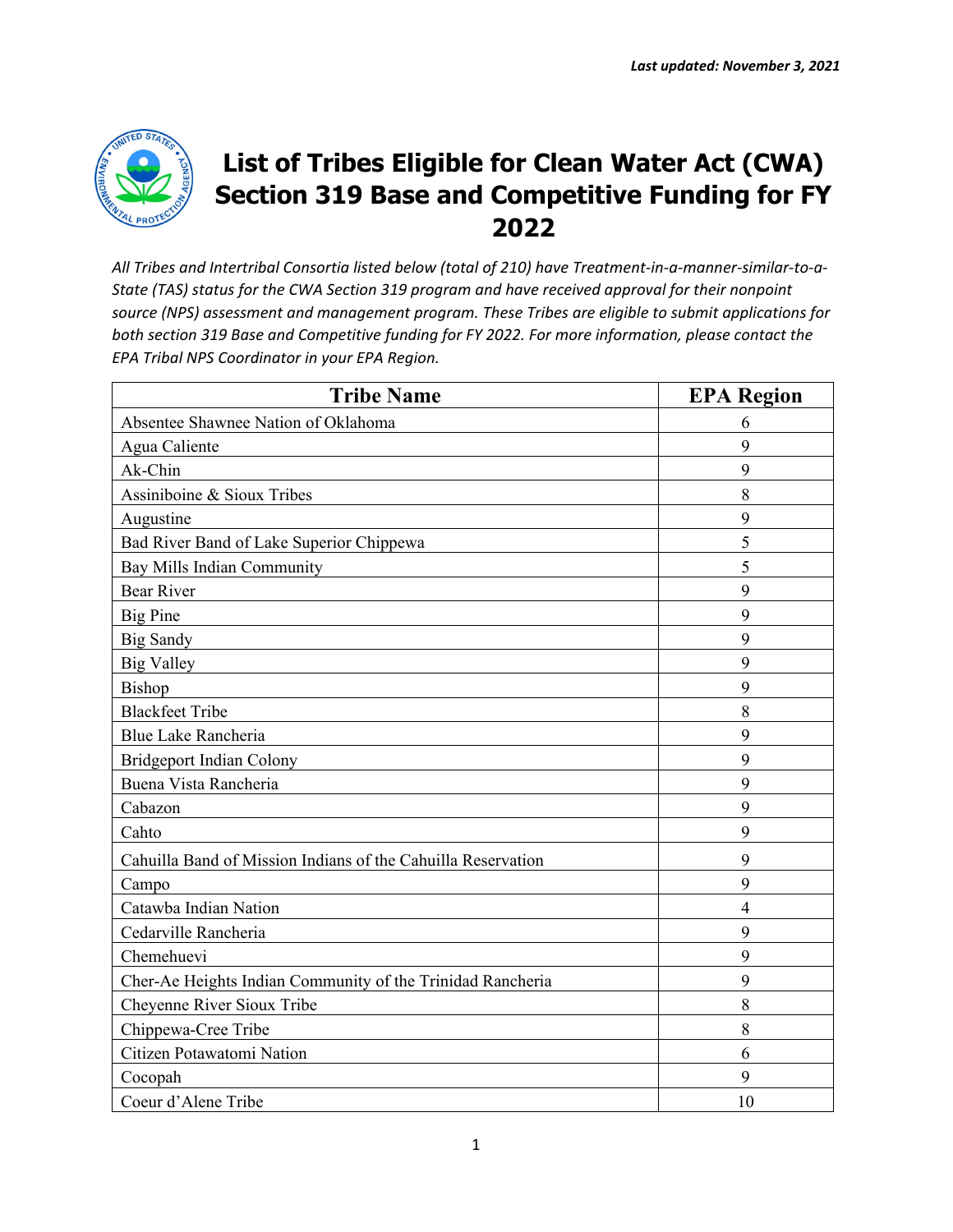| Cold Springs Rancheria                                             | 9              |
|--------------------------------------------------------------------|----------------|
| Colorado River Indian Tribes (CRIT)                                | 9              |
| Confederated Salish & Kootenai Tribes                              | 8              |
| Confederated Tribes of the Colville Reservation                    | 10             |
| Confederated Tribes of the Coos, Lower Umpqua, and Siuslaw Indians | 10             |
| Confederated Tribes of the Grand Ronde                             | 10             |
| Confederated Tribes of the Siletz Indians                          | 10             |
| Confederated Tribes of the Umatilla Indian Reservation             | 10             |
| Confederated Tribes of Warm Springs                                | 10             |
| Coquille Indian Tribe                                              | 10             |
| Cortina                                                            | 9              |
| Cow Creek                                                          | 10             |
| Coyote Valley                                                      | 9              |
| Crow Tribe                                                         | 8              |
| Cuyapaipe                                                          | 9              |
| Dry Creek                                                          | 9              |
| Duck Valley (Shoshone Tribes of)                                   | 9              |
| Duckwater Shoshone Tribe                                           | 9              |
| Eastern Band of Cherokee Indians                                   | $\overline{4}$ |
| Eastern Shawnee Tribe of Oklahoma                                  | 6              |
| Elk Valley Rancheria                                               | 9              |
| Fallon-Paiute Shoshone                                             | 9              |
| Flandreau Santee Sioux Tribe                                       | 8              |
| Fond du Lac Band of Lake Superior Chippewa                         | 5              |
| Forest County Potawatomi Community                                 | 5              |
| Fort Bidwell Indian Community                                      | 9              |
| Fort Independence                                                  | 9              |
| Fort McDowell                                                      | 9              |
| Fort Mojave                                                        | 9              |
| Gila River                                                         | 9              |
| Goshute                                                            | 9              |
| Grand Portage Band of Lake Superior                                | 5              |
| Grand Traverse Band of Ottawa and Chippewa Indians                 | 5              |
| Graton (Federated Indians of Graton Rancheria)                     | 9              |
| Gros Ventre and Assiniboine Tribes                                 | 8              |
| Havasupai                                                          | 9              |
| Hoopa                                                              | 9              |
| Hopi                                                               | 9              |
| <b>Hopland Band</b>                                                | 9              |
| Houlton Band of Maliseet Indians                                   | 1              |
| Hualapai                                                           | 9              |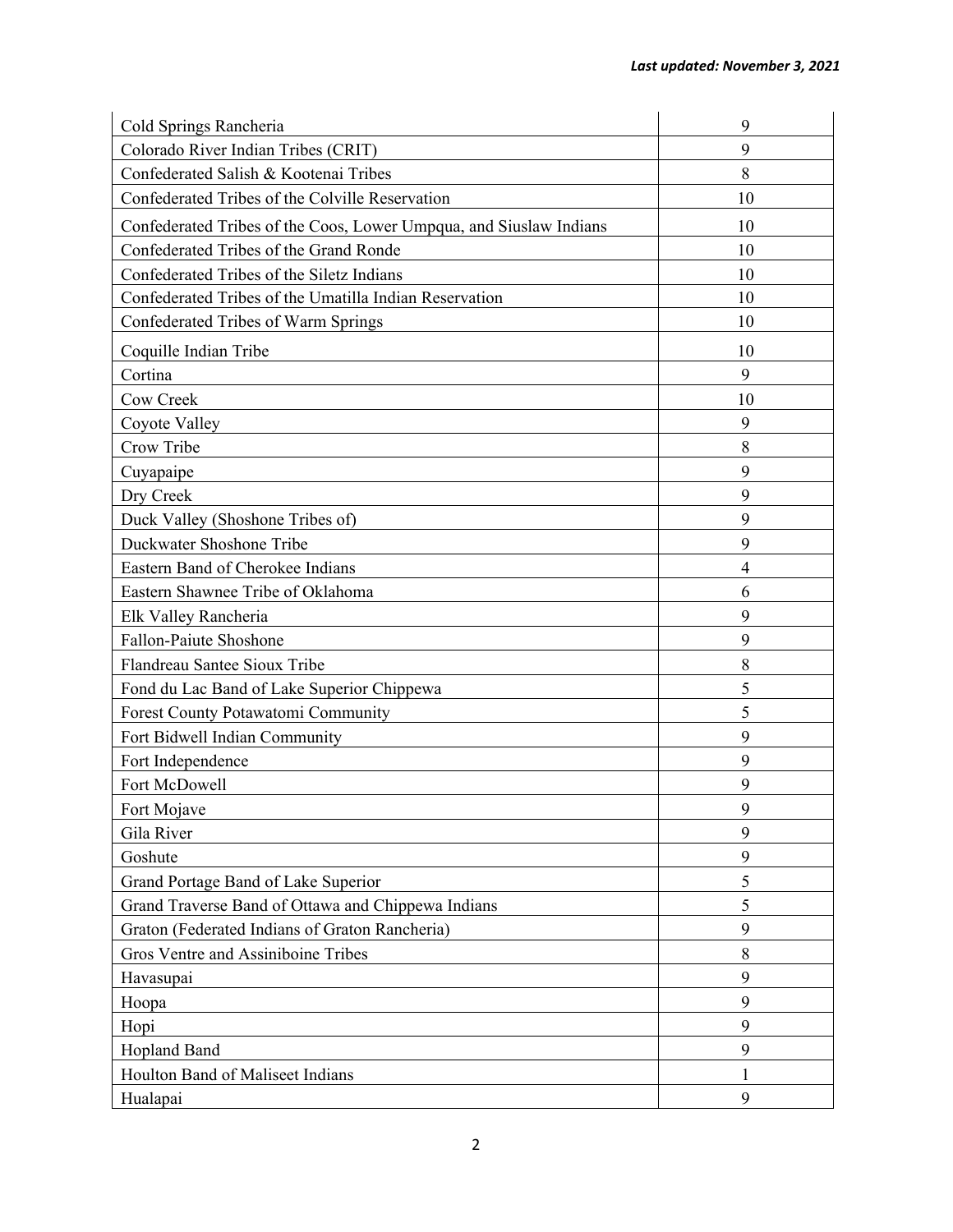| Iowa Tribe of Oklahoma                                                               | 6              |
|--------------------------------------------------------------------------------------|----------------|
| Jamestown S'Klallam Tribe                                                            | 10             |
| Jamul                                                                                | 9              |
| Jicarilla Apache Nation                                                              | 6              |
| Kaibab Band of Paiute Indians                                                        | 9              |
| Kalispel Tribe of Indians                                                            | 10             |
| Karuk                                                                                | 9              |
| Kashia Band of Pomo Indians of the Stewarts Point Rancheria                          | 9              |
| <b>Kaw Nation</b>                                                                    | 6              |
| Kickapoo Tribe in Kansas                                                             | 7              |
| Kickapoo Tribe of Oklahoma                                                           | 6              |
| Klamath Consortium                                                                   | 9              |
| <b>Klamath Tribes</b>                                                                | 10             |
| La Jolla                                                                             | 9              |
| La Posta                                                                             | 9              |
| Lac du Flambeau Band of Lake Superior Chippewa Indians                               | 5              |
| Little River Band of Ottawa Indians                                                  | 5              |
| Little Traverse Bay Bands of Odawa Indians                                           | 5              |
| Lone Pine Paiute Shoshone                                                            | 9              |
| Los Coyotes                                                                          | 9              |
| Lower Brule Sioux Tribe                                                              | 8              |
| Lummi Nation                                                                         | 10             |
| Makah Tribe                                                                          | 10             |
| Manzanita                                                                            | 9              |
| Match-E-Be-Nash-She-Wish Band of Pottawatomi Indians of Michigan<br>(Gun Lake Tribe) | 5              |
| Mechoopda Indian Tribe                                                               | 9              |
| Mesa Grande                                                                          | 9              |
| Mescalero-Apache Tribe                                                               | 6              |
| Miccosukee Tribe of Indians of Florida                                               | $\overline{4}$ |
| Middletown Rancheria of Pomo Indians of California                                   | 9              |
| Mississippi Band of Choctaw Indians                                                  | $\overline{4}$ |
| Moapa                                                                                | 9              |
| Mooretown Rancheria                                                                  | 9              |
| Morongo                                                                              | 9              |
| Muscogee (Creek) Nation of Oklahoma                                                  | 6              |
| Navajo                                                                               | 9              |
| Nez Perce Tribe                                                                      | 10             |
| Nooksack Indian Tribe                                                                | 10             |
| Northern Cheyenne Tribe                                                              | 8              |
| Nottawaseppi Huron Band of the Potawatomi                                            | 5              |
| Oglala Sioux Tribe                                                                   | 8              |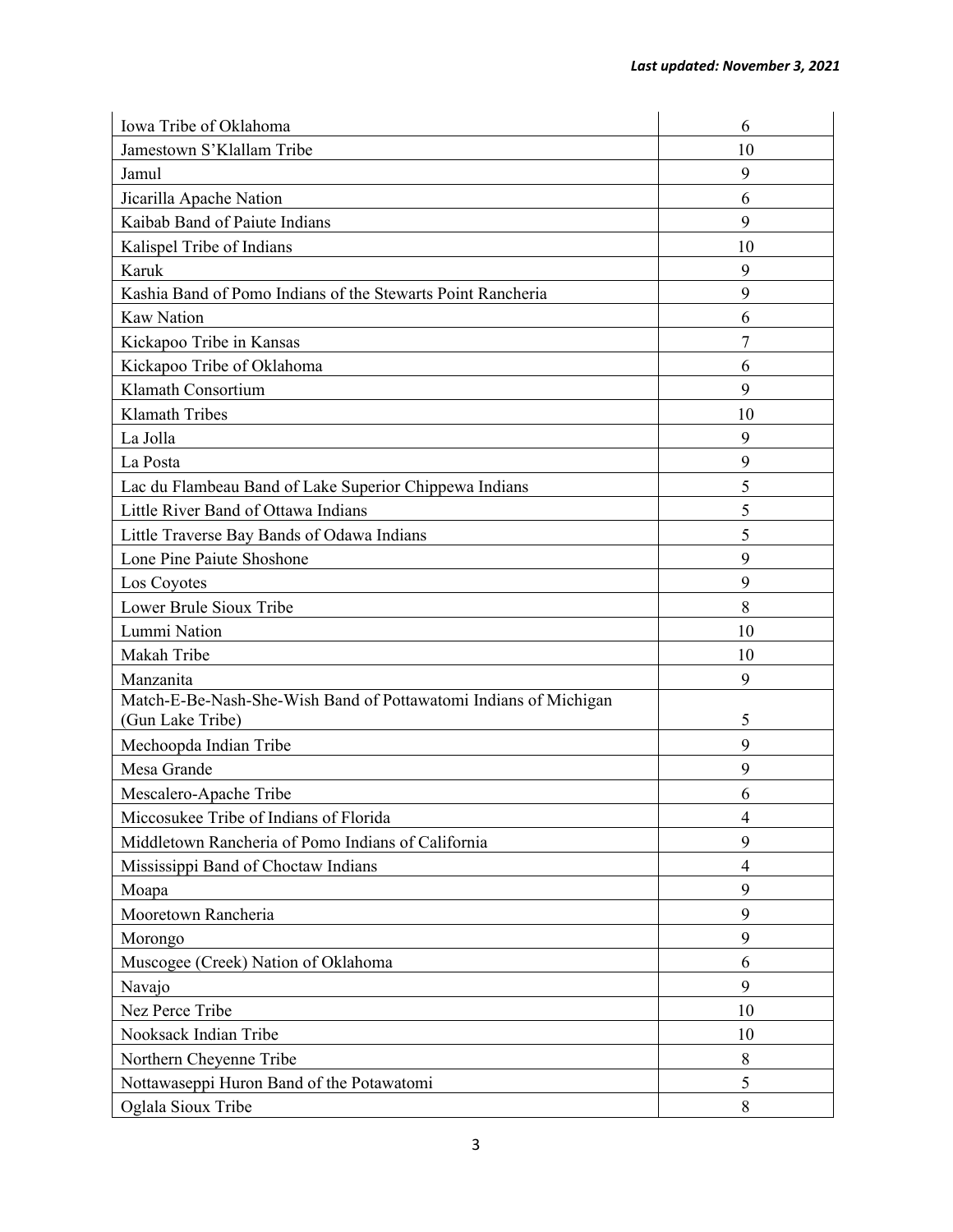| Oneida Tribe of Indians of Wisconsin                             | 5      |
|------------------------------------------------------------------|--------|
| Pala                                                             | 9      |
| Passamaquoddy Tribe at Indian Township                           |        |
| Passamaquoddy Tribe at Pleasant Point Reservation                |        |
| Pauma                                                            | 9      |
| <b>Pawnee Nation</b>                                             | 6      |
| Pechanga Band                                                    | 9      |
| Penobscot Indian Nation                                          |        |
| Peoria Tribe of Indians of Oklahoma                              | 6      |
| Picayune Rancheria of Chukchansi                                 | 9      |
| Pinoleville                                                      | 9      |
| Pit River Tribe                                                  | 9      |
| Poarch Band of Creek Indians                                     | 4      |
| Pokagon Band of Potawatomi Indians                               | 5      |
| Prairie Band Potawatomi Nation                                   | 7      |
| Prairie Island Indian Community                                  | 5      |
| Pueblo of Acoma                                                  | 6      |
| Pueblo of Santa Ana                                              | 6      |
| Pueblo of Santa Clara                                            | 6      |
| Pueblo of Laguna                                                 | 6      |
| Pueblo of Nambe                                                  | 6      |
| Pueblo of Taos                                                   | 6      |
| Pueblo of Tesuque                                                | 6      |
| Puyallup Tribe of Indians                                        | 10     |
| Pyramid Lake                                                     | 9      |
| Quapaw Tribe of Oklahoma                                         | 6      |
| Quartz Valley Indian Community of the Quartz Valley Reser. of CA | 9      |
| Quechan                                                          | 9      |
| Quileute Indian Tribe                                            | 10     |
| Quinault Indian Nation                                           | 10     |
| Ramona                                                           | 9      |
| Red Cliff Band of Lake Superior Chippewas                        | 5      |
| Red Lake Band of Chippewa Indians                                | 5      |
| Redding Rancheria                                                | 9      |
| Redwood Valley Band                                              | 9      |
| Resighini                                                        | 9      |
| Robinson Rancheria                                               | 9      |
| Round Valley Tribe                                               | 9      |
| Sac & Fox of the Mississippi in Iowa (Meskwaki Nation)           | $\tau$ |
| Saginaw Chippewa                                                 | 5      |
| Salt River Pima - Maricopa Indian Community                      | 9      |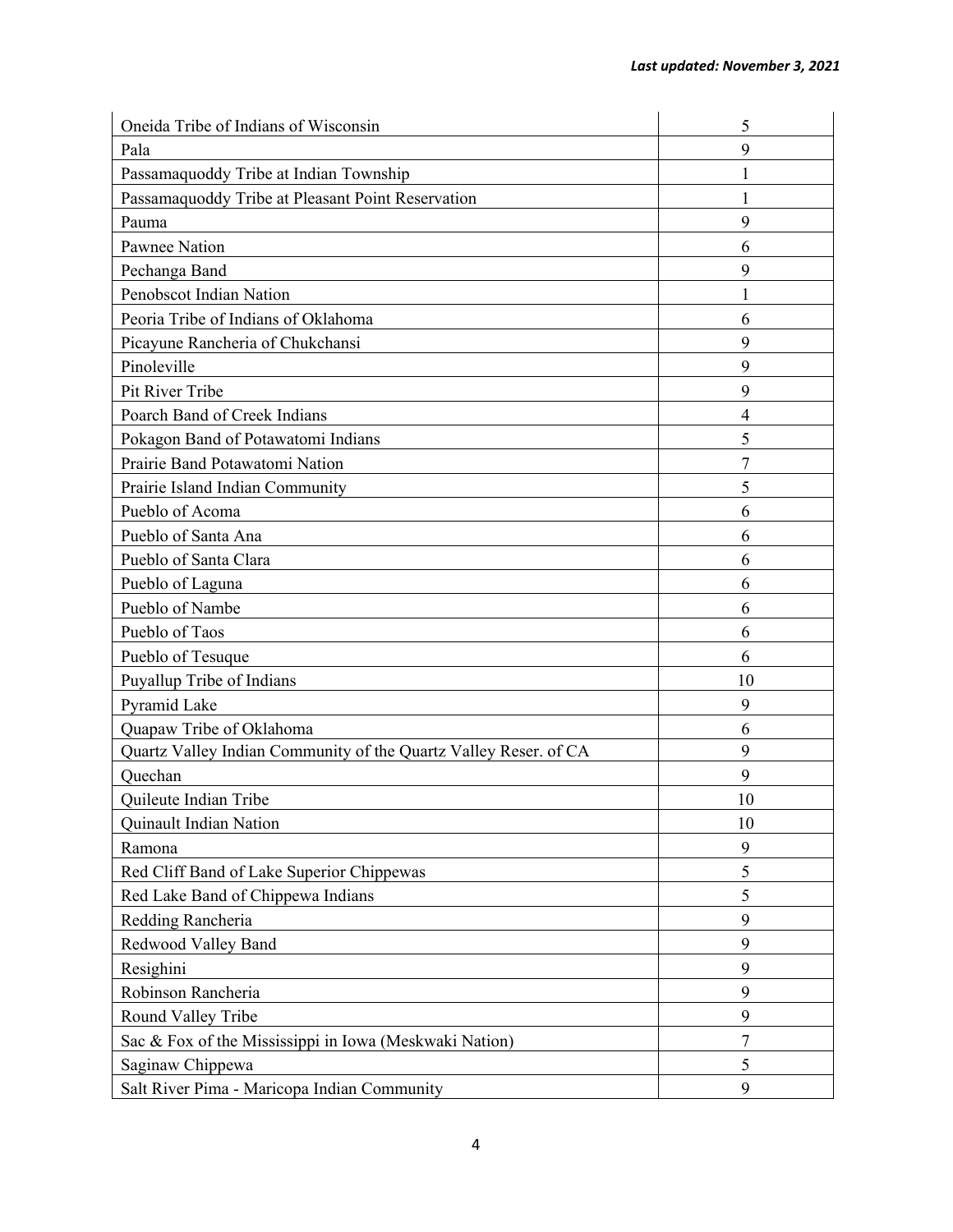| Samish Indian Nation                                 | 10             |
|------------------------------------------------------|----------------|
| San Carlos                                           | 9              |
| San Manuel                                           | 9              |
| San Pasqual                                          | 9              |
| Santa Rosa Band                                      | 9              |
| Santa Rosa Rancheria                                 | 9              |
| Santa Ynez                                           | 9              |
| Santa Ysabel                                         | 9              |
| Santee Sioux Nation                                  | 7              |
| Sauk-Suiattle Indian Tribe                           | 10             |
| Seminole Tribe of Florida                            | $\overline{4}$ |
| Shakopee Mdewakanton Sioux Community                 | 5              |
| Sherwood Valley                                      | 9              |
| Shingle Springs Band of Miwok Indians                | 9              |
| Shoalwater Bay Indian Tribe                          | 10             |
| Sisseton-Wahpeton Oyate's of Lake Traverse           | 8              |
| Skokomish Indian Tribe                               | 10             |
| Smith River Rancheria                                | 9              |
| Snoqualmie Indian Tribe                              | 10             |
| Soboba Band of Luiseño Indians                       | 9              |
| Sokaogon Chippewa Community                          | 5              |
| South Fork Band of Te-Moak Tribe                     | 9              |
| Southern Ute Indian Tribe                            | 8              |
| Spirit Lake Nation                                   | 8              |
| Spokane Tribe                                        | 10             |
| Squaxin Island Tribe                                 | 10             |
| St. Regis Mohawk Tribe                               | $\overline{2}$ |
| Stillaguamish Tribe of Indians                       | 10             |
| Stockbridge-Munsee Community Band of Mohican Indians | 5              |
| Summit Lake                                          | 9              |
| Suquamish Indian Tribe                               | 10             |
| Susanville Indian Rancheria                          | 9              |
| Swinomish Indian Tribal Community                    | 10             |
| Table Bluff                                          | 9              |
| Table Mountain                                       | 9              |
| Timbisha Shoshone                                    | 9              |
| Tonkawa Tribe of Oklahoma                            | 6              |
| <b>Torres Martinez</b>                               | 9              |
| <b>Tulalip Tribes</b>                                | 10             |
| Tule River Tribal Council                            | $\mathbf{9}$   |
| Tuolumne Band of Me-Wuk                              | 9              |